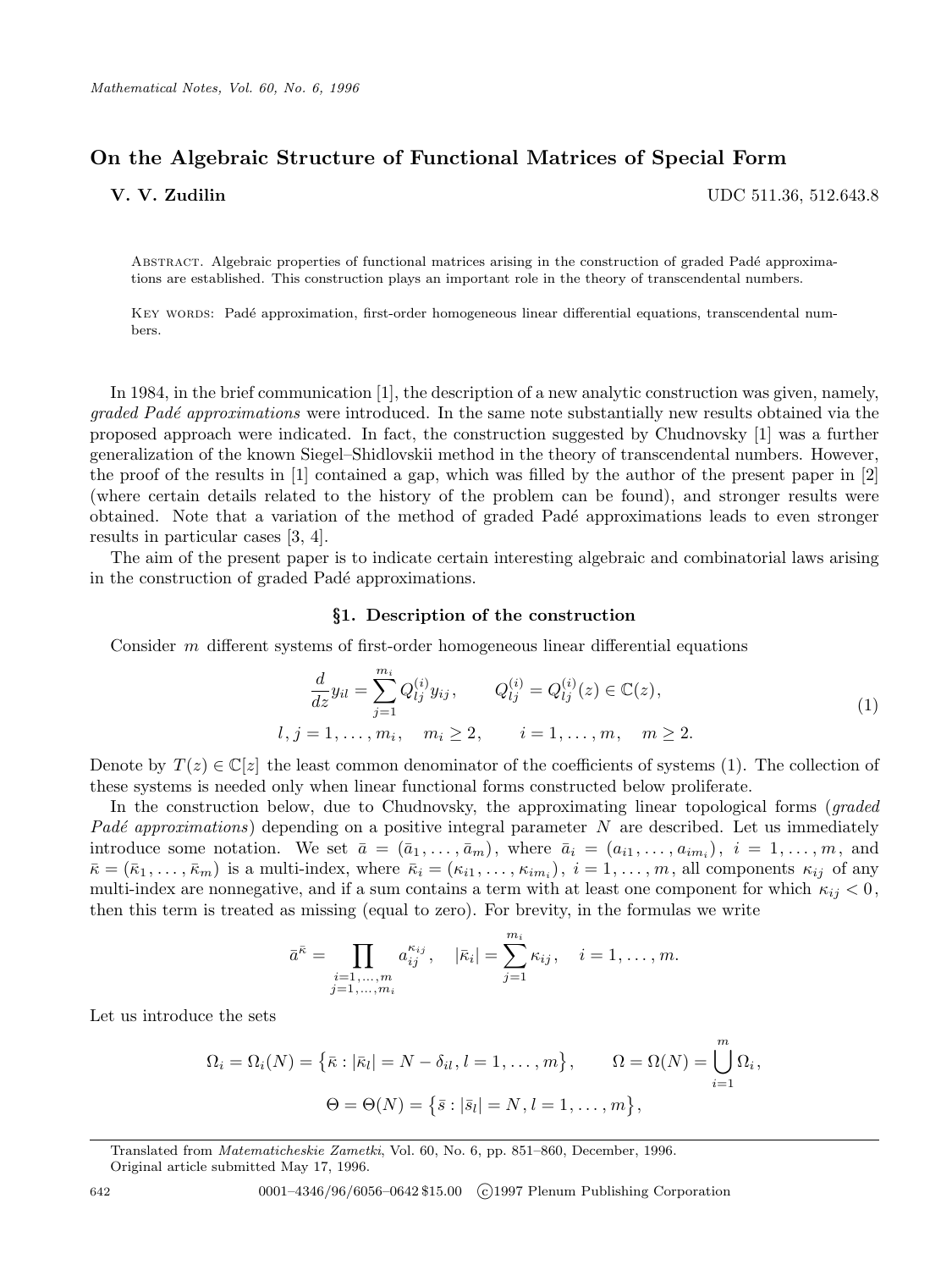where  $\delta_{il}$  is the ordinary Kronecker delta. Moreover, we write

$$
\omega_i = \text{Card }\Omega_i
$$
,  $\omega = \text{Card }\Omega = \sum_{i=1}^m \omega_i$ ,  $\theta = \text{Card }\Theta$ .

Let  $f_{i1}(z), \ldots, f_{im_i}(z), i = 1, \ldots, m$ , be an arbitrary solution of the collection of systems (1). The desired linear forms can be expressed as follows:

$$
R(z; \bar{a}) = \sum_{i=1}^{m} P_i(z; \bar{a}) \langle \bar{a}_i, \bar{f}_i(z) \rangle = \sum_{i=1}^{m} P_i(z; \bar{a}) \sum_{j=1}^{m_i} a_{ij} f_{ij}(z), \tag{2}
$$

where the polynomials  $P_i(z; \bar a)$  are homogeneous with respect to each of the components  $\bar a_l$  ,  $l = 1, \ldots, m$ , and have the form

$$
P_i(z; \bar{a}) = \sum_{\bar{\kappa} \in \Omega_i} \bar{a}^{\bar{\kappa}} P_{\bar{\kappa}}(z), \qquad i = 1, \dots, m.
$$
 (3)

The functional linear form (2) can be represented as follows:

$$
R(z; \bar{a}) = \sum_{\bar{s} \in \Theta} \bar{a}^{\bar{s}} R_{\bar{s}}(z), \quad \text{where} \quad R_{\bar{s}}(z) = \sum_{i=1}^{m} \sum_{j=1}^{m_i} P_{\bar{s} - \bar{e}_{ij}}(z) f_{ij}(z), \quad \bar{s} \in \Theta,
$$
 (4)

and  $\bar{e}_{ij}$  is the multi-index with one on the *ij*th place and with zeros on the other places.

Furthermore, let  $M_1, M_2, \ldots, M_m$  be arbitrary positive integers and let  $\varepsilon > 0$ . Without loss of generality, we may assume that  $M_1 \geq M_2 \geq \cdots \geq M_m$  (because we can renumerate the systems in collection (1) if necessary). Moreover, we set  $M = M_1$ .

For the case in which the functions  $f_{i1}(z), \ldots, f_{im_i}(z), i = 1, \ldots, m$ , are linearly independent over  $\mathbb{C}(z)$  and the coefficients of their Taylor series satisfy certain arithmetic conditions (for instance, are E-functions or G-functions), we can apply the Siegel lemma and construct a nontrivial form (2) such that

$$
\deg_z P_i(z; \bar{a}) < M, \quad \operatorname{ord}_{z=0} P_i(z; \bar{a}) \ge M - M_i, \quad i = 1, \dots, m,
$$
\n
$$
\operatorname{ord}_{z=0} R(z; \bar{a}) \ge K = \left[ \frac{\omega_1 M_1 + \omega_2 M_2 + \dots + \omega_m M_m - \varepsilon M}{\theta} \right],\tag{5}
$$

and whose polynomials  $P_{\overline{\kappa}}(z)$ ,  $\overline{\kappa} \in \Omega_i$ ,  $i = 1, \ldots, m$ , have the appropriate arithmetic properties. Now we consider the differential operator

$$
D = \frac{\partial}{\partial z} - \sum_{i=1}^{m} \left( \sum_{j=1}^{m_i} \left( \sum_{l=1}^{m_i} Q_{lj}^{(i)}(z) a_{il} \right) \frac{\partial}{\partial a_{ij}} \right),
$$

related to the system of homogeneous linear differential equations adjoint to system (1). This operator has the following (easily verified) property:

$$
D \sum_{j=1}^{m_i} a_{ij} f_{ij}(z) \equiv 0, \qquad i = 1, ..., m.
$$

Now we write

$$
R^{[n]}(z; \bar{a}) = (T(z) \cdot D)^n R(z; \bar{a}), \qquad n = 0, 1, 2, \dots,
$$

and denote by  $R_{\bar{s}}^{[n]}$  $\frac{[n]}{\bar{s}}(z)$  and  $P_{\bar{\kappa}}^{[n]}$  $\bar{\kappa}^{[n]}(z)$  the forms and the polynomials, respectively, that appear in these functions. Consider the functional determinant

$$
\Delta(z) = \det \left( P_{\bar{\kappa}}^{[n]}(z) \right)_{n=0,1,\ldots,\omega-1\,;\,\bar{\kappa} \in \Omega}.
$$
\n
$$
(6)
$$

643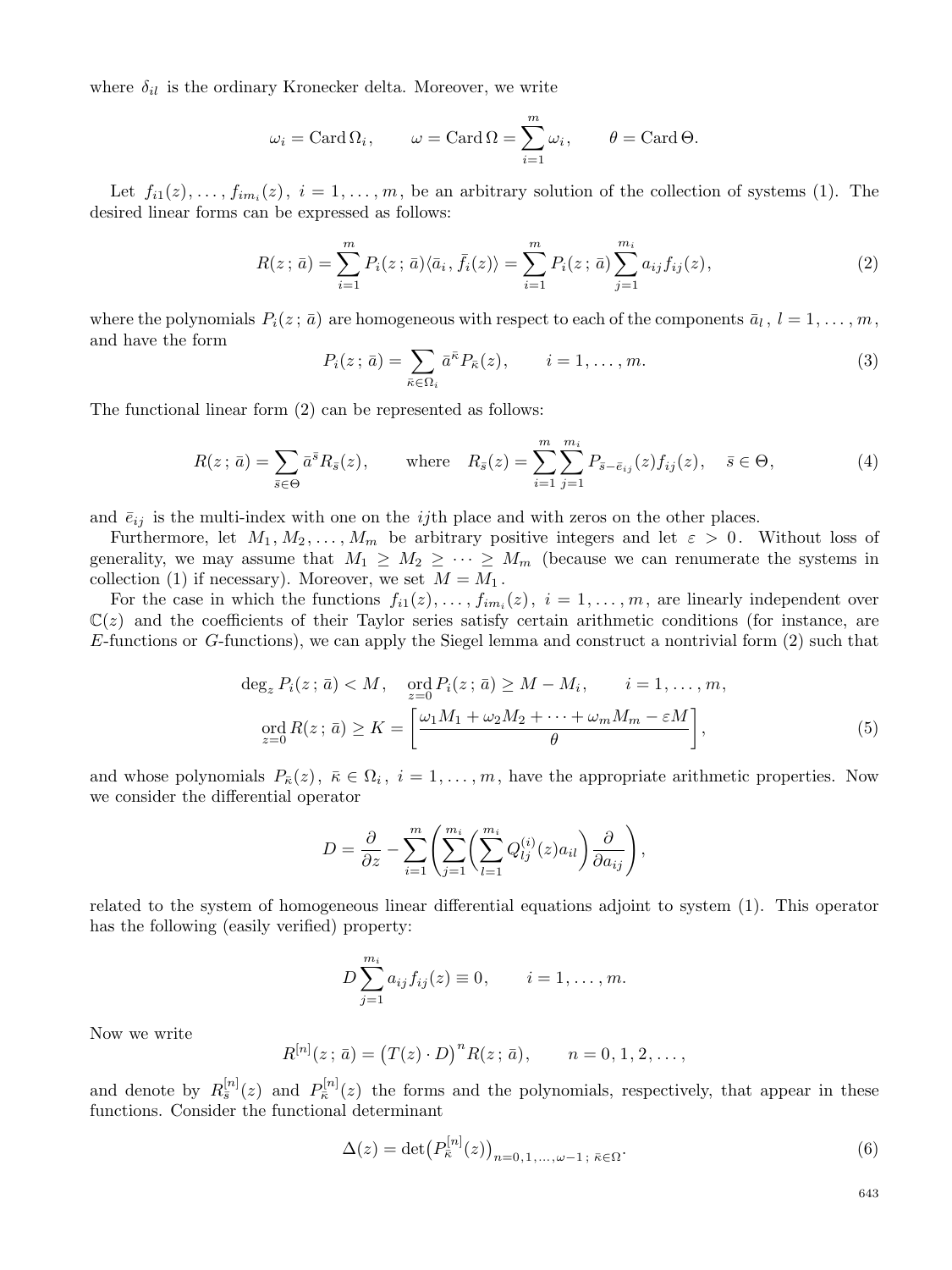We can readily see that

$$
\deg_z P_i^{|n|}(z;\,\bar{a}) < M + tn, \qquad i = 1, \ldots, m,\tag{7}
$$

$$
\operatorname{ord}_{z=0} P_i^{[n]}(z; \bar{a}) \ge M - M_i - n, \qquad i = 1, \dots, m,
$$
\n(8)

$$
\operatorname{ord}_{z=0} R^{[n]}(z \, ; \, \bar{a}) \ge K - n,\tag{9}
$$

where

$$
t = \max\Bigl\{\deg T, \max_{i,l,j}\{\deg TQ_{lj}^{(i)}\}\Bigr\}.
$$

Applying the Siegel normality condition (however, not to the original systems (1), but to the adjoint systems), Chudnovsky [1] showed that the determinant (6) is nondegenerate. In the same note it was announced that an argument similar to that in the Siegel approach implies the estimate

$$
\deg \Delta(z) - \operatorname{ord}_{z=0} \Delta(z) = o(M),\tag{10}
$$

which is an important property used in applications to numerical inequalities. Our objective is just to describe this analogy and to obtain the best possible estimate for the quantity on the left-hand side of (10).

Let us order the elements of the set  $\Omega$  as follows: an element  $\bar{\kappa} \in \Omega$  is said to be lexicographically less than  $\bar{\kappa}' \in \Omega$  (notation:  $\bar{\kappa} \prec \bar{\kappa}'$ ) if (for  $\bar{\kappa} \in \Omega_i$  and  $\bar{\kappa}' \in \Omega_{i'}$ ) we have either  $i < i'$  or both  $i = i'$  and  $\kappa_{11} = \kappa'_{11}, \ \kappa_{12} = \kappa'_{12}, \ \ldots, \ \kappa_{1m_1} = \kappa'_{1}$  $t'_{1m_1}; \ldots; \kappa_{l1} = \kappa'_{l}$  $\kappa_{l,j-1}$ ,  $\kappa_{l,j-1} = \kappa'_{l,j-1}$ , and  $\kappa_{lj} < \kappa'_{lj}$  for some l,  $1 \leq l \leq m$ , and  $j, 1 \leq j \leq m_l$ . We introduce a similar ordering for the elements of the set  $\Theta$  and can now express the elements of the row  $(R_{\bar{s}}(z))_{\bar{s}\in\Theta}$  via the elements of the row  $(P_{\bar{\kappa}}(z))_{\bar{\kappa}\in\Omega}$ :

$$
\sum_{\bar{s}\in\Theta} \bar{a}^{\bar{s}} R_{\bar{s}}(z) = R(z;\bar{a}) = \sum_{i=1}^{m} P_i(z;\bar{a}) \sum_{j=1}^{m_i} a_{ij} f_{ij}(z) = \sum_{i=1}^{m} \sum_{\bar{\kappa}\in\Omega_i} P_{\bar{\kappa}}(z) \sum_{j=1}^{m_i} \bar{a}^{\bar{\kappa}+\bar{e}_{ij}} f_{ij}(z)
$$

$$
= \sum_{i=1}^{m} \sum_{\bar{\kappa}\in\Omega_i} P_{\bar{\kappa}}(z) \sum_{j=1}^{m_i} \sum_{\bar{s}\in\Theta} \delta_{\bar{\kappa}+\bar{e}_{ij},\bar{s}} \bar{a}^{\bar{s}} f_{ij}(z) \sum_{\bar{s}\in\Theta} \bar{a}^{\bar{s}} \sum_{i=1}^{m} \sum_{\bar{\kappa}\in\Omega_i} P_{\bar{\kappa}}(z) \sum_{j=1}^{m_i} \delta_{\bar{\kappa}+\bar{e}_{ij},\bar{s}} f_{ij}(z),
$$

and hence, after equating the terms at  $\bar{a}^{\bar{s}}$ ,  $\bar{s} \in \Theta$ , we obtain

$$
\left(R_{\bar{s}}(z)\right)_{\bar{s}\in\Theta} = \left(P_{\bar{\kappa}}(z)\right)_{\bar{\kappa}\in\Omega} \cdot \left(\sum_{j=1}^{m_i} \delta_{\bar{\kappa}+\bar{e}_{ij},\bar{s}} f_{ij}(z)\right)_{i=1,\ldots,m,\bar{\kappa}\in\Omega_i;\ \bar{s}\in\Theta}.
$$
\n(11)

Here  $\delta_{\bar{s}',\bar{s}}$ ,  $\bar{s}', \bar{s} \in \Theta$ , stands for the "generalized" Kronecker delta of the set  $\Theta$ , i.e.,

$$
\delta_{\bar{s}',\bar{s}} = \begin{cases} 1 & \text{for } \bar{s}' = \bar{s}, \\ 0 & \text{otherwise.} \end{cases}
$$

In what follows, the matrix

$$
\left(\sum_{j=1}^{m_i} \delta_{\bar{\kappa} + \bar{e}_{ij}, \bar{s}} f_{ij}(z)\right)_{i=1,\dots,m, \bar{\kappa} \in \Omega_i; \ \bar{s} \in \Theta}
$$
\n(12)

is called a *transition matrix*. In it, the elements of the sets  $\Omega$  and  $\Theta$  are lexicographically ordered, the elements of  $\Omega$  index the rows, and the elements of  $\Theta$  index the columns. By formula (11), this matrix is the transition matrix from the row  $(P_{\bar{\kappa}}(z))_{\bar{\kappa}\in\Omega}$  to the row  $(R_{\bar{s}}(z))_{\bar{s}\in\Theta}$ .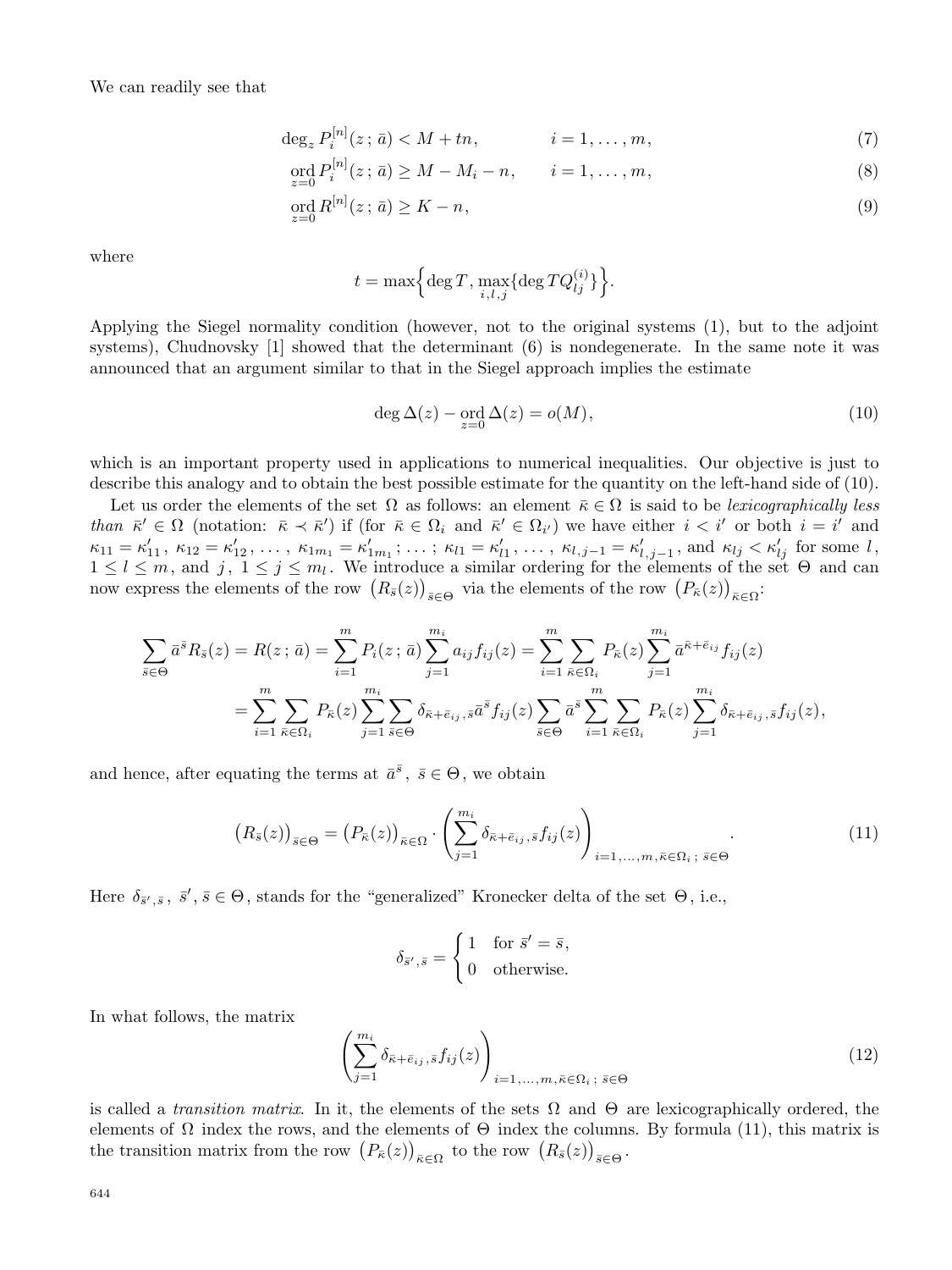#### §2. Algebraic relationships and the rank of the transition matrix

LEMMA 1 (see [5, Chap. 2,  $\S7$ ). For any  $m, N \in \mathbb{N}$ , the following relation holds:

Card
$$
\{n_i \in \mathbb{Z}, n_i \geq 0, i = 1, ..., m : n_1 + n_2 + \cdots + n_m = N\} = \binom{N+m-1}{N}
$$
.

Hence,

$$
\omega_i = \binom{N+m_i-2}{N-1} \prod_{\substack{l=1 \ l \neq i}}^m \binom{N+m_l-1}{N}, \quad i = 1, \ldots, m, \qquad \theta = \prod_{l=1}^m \binom{N+m_l-1}{N}.
$$

Everywhere below we assume that the functions  $f_{ij}(z)$ ,  $i = 1, \ldots, m, j = 1, \ldots, m_i$ , are algebraically independent.

Denote by  $\{Y_{\bar{\kappa}}\}_{\bar{\kappa}\in\Omega}$  the rows of the transition matrix (12). Let us indicate a maximal linearly independent system of these rows that contains as many rows with indices from  $\Omega_1$  as possible, followed by as many rows with indices from  $\Omega_2$  as possible, etc., up to  $\Omega_m$ . To this end, we consider the set

$$
\Omega^* = \bigcup_{i=1}^m \Omega_i^*, \qquad \Omega_i^* = \left\{ \bar{\kappa} \in \Omega : \kappa_{11} = \kappa_{21} = \dots = \kappa_{i-1,1} = 0 \right\} \subset \Omega_i, \quad i = 1, \dots, m,
$$

and show that if a row  ${Y_{\bar{\kappa}}\}$  has the index  $\bar{\kappa}' \notin \Omega^*$ , then it can be linearly expressed via rows  ${Y_{\bar{\kappa}}\}_{\bar{\kappa}\in\Omega^*}$ with indices less than  $\bar{\kappa}$ . To this end, we need the following identity.

LEMMA 2. Let  $\bar{\kappa} \in \Omega_i \setminus \Omega_i^*$  $i$ , that is, let there be an index  $i' = i'(i, \bar{\kappa}) < i$  such that  $\kappa_{i'1} > 0$ . Then

$$
Y_{\bar{\kappa}} = \frac{1}{f_{i'1}(z)} \left( \sum_{j=1}^{m_i} f_{ij}(z) Y_{\bar{\kappa} - \bar{e}_{i'1} + \bar{e}_{ij}} - \sum_{j=2}^{m_{i'}} f_{i'j}(z) Y_{\bar{\kappa} - \bar{e}_{i'1} + \bar{e}_{i'j}} \right).
$$
(13)

PROOF. Indeed, we have

$$
\sum_{l=1}^{m_{i'}} f_{i'l}(z) Y_{\bar{\kappa} - \bar{e}_{i'1} + \bar{e}_{i'l}} = \sum_{l=1}^{m_{i'}} f_{i'l}(z) \left( \sum_{j=1}^{m_i} \delta_{\bar{\kappa} - \bar{e}_{i'1} + \bar{e}_{i'l} + \bar{e}_{ij}, \bar{s}} f_{ij}(z) \right)_{\bar{s} \in \Omega}
$$
\n
$$
= \left( \sum_{l=1}^{m_{i'}} \sum_{j=1}^{m_i} \delta_{\bar{\kappa} - \bar{e}_{i'1} + \bar{e}_{i'l} + \bar{e}_{ij}, \bar{s}} f_{ij}(z) f_{i'l}(z) \right)_{\bar{s} \in \Omega} = \left( \sum_{j=1}^{m_i} \sum_{l=1}^{m_{i'}} \delta_{\bar{\kappa} - \bar{e}_{i'1} + \bar{e}_{i'1}, \bar{s}} f_{i'l}(z) f_{ij}(z) \right)_{\bar{s} \in \Omega}
$$
\n
$$
= \sum_{j=1}^{m_i} f_{ij}(z) \left( \sum_{l=1}^{m_{i'}} \delta_{\bar{\kappa} - \bar{e}_{i'1} + \bar{e}_{i'1}, \bar{s}} f_{i'l}(z) \right)_{\bar{s} \in \Omega} = \sum_{j=1}^{m_i} f_{ij}(z) Y_{\bar{\kappa} - \bar{e}_{i'1} + \bar{e}_{i'1}},
$$

and this implies (13).  $\Box$ 

Now it remains to note that the right-hand side of formula (13) contains only rows whose indices are less than  $\bar{\kappa}$  with respect to the lexicographic order. Indeed, we have  $\bar{\kappa} - \bar{e}_{i'1} + \bar{e}_{ij} \prec \bar{\kappa}$  because  $\overline{\kappa}-\overline{e}_{i'1}+\overline{e}_{ij}\in\Omega_i$ ,  $\overline{\kappa}\in\Omega_i$ , and  $i' < i$ ,  $j=1,\ldots,m_i$ , and  $\overline{\kappa}-\overline{e}_{i'1}+\overline{e}_{i'j} \prec \overline{\kappa}$  because  $\overline{e}_{i'j} \prec \overline{e}_{i'1}$ ,  $j = 2, \ldots, m_{i'}$  .

Thus, if  $\bar{\kappa}' \notin \Omega^*$ , then the row  $Y_{\bar{\kappa}'}$  is a linear combination of the rows  $Y_{\bar{\kappa}}$ ,  $\bar{\kappa} \in \Omega^*$ ,  $\bar{\kappa} \prec \bar{\kappa}'$ .

Now let us show that the rows  ${Y_{\bar{\kappa}}}_{\bar{\kappa}\in\Omega^*}$  are linearly independent. Assume the contrary: suppose a linear combination of the  $Y_{\overline{\kappa}}$  vanishes, i.e.,

$$
\sum_{\bar{\kappa}\in\Omega^*} \gamma_{\bar{\kappa}} Y_{\bar{\kappa}} \equiv 0. \tag{14}
$$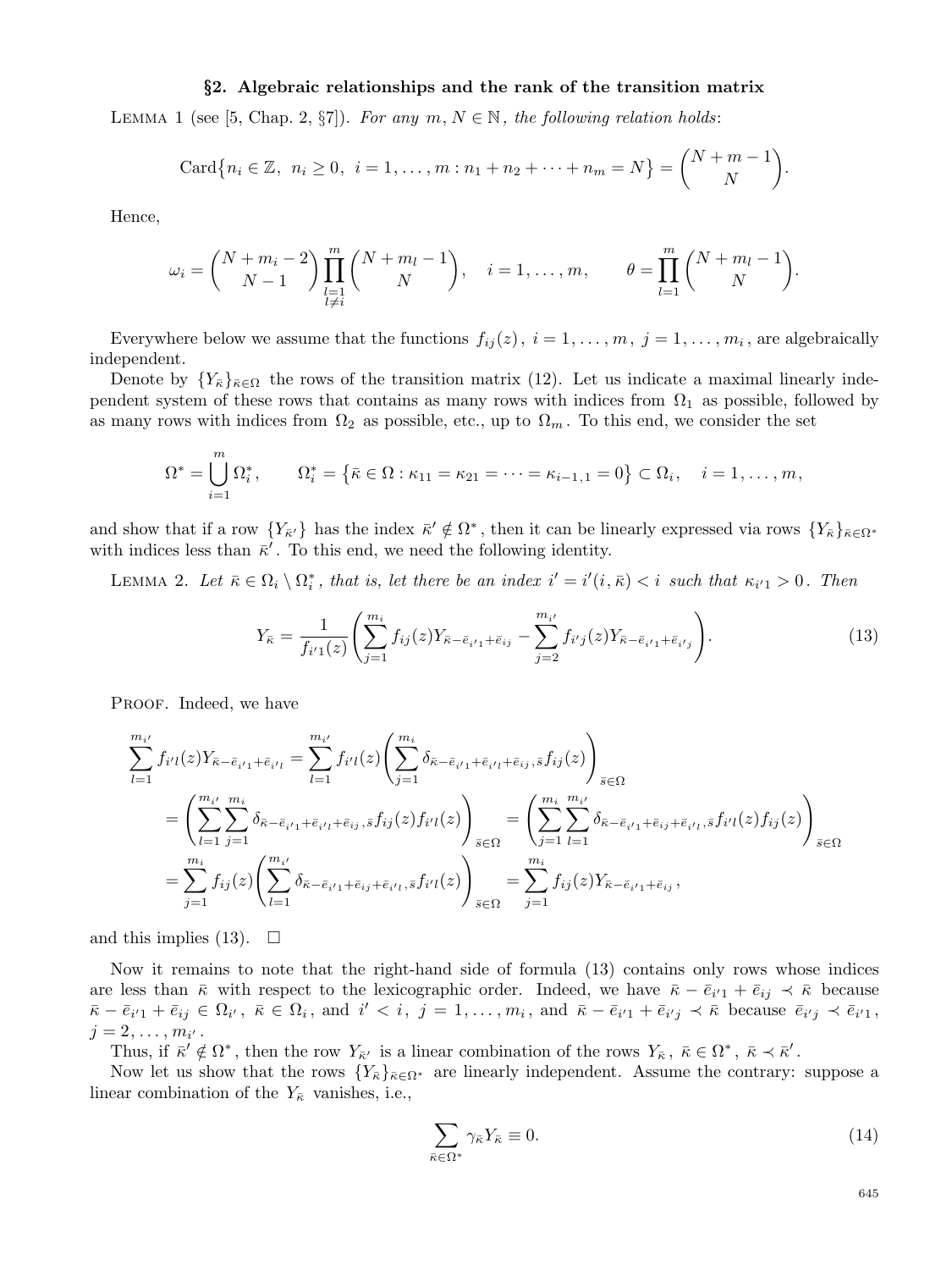Since the functions  $f_{ij}, i = 1, \ldots, m, j = 1, \ldots, m_i$ , are algebraically independent, it follows that relation (14) remains valid if we set  $f_{i1} = 1$  and  $f_{ij} = 0$  for  $i = 1, \ldots, m$  and  $j = 2, \ldots, m_i$  in this relation. After this substitution, relation (14) becomes

$$
Y = \sum_{i=1}^{\infty} \sum_{\bar{\kappa} \in \Omega_i^*} \gamma_{\bar{\kappa}} \left( \delta_{\bar{\kappa} + \bar{e}_{i1}, \bar{s}} \right)_{\bar{s} \in \Omega} \equiv 0. \tag{15}
$$

Assume that for some  $\bar{\kappa}' \in \Omega_i^*$ \* we have  $\gamma_{\bar{\kappa}'} \neq 0$ . Consider the component of the row Y with the index  $\bar{\kappa}' + \bar{e}_{i'1}$ . It is equal to

$$
\sum_{i=1}^m \sum_{\bar{\kappa} \in \Omega_i^*} \gamma_{\bar{\kappa}} \delta_{\bar{\kappa} + \bar{e}_{i1}, \bar{\kappa}' + \bar{e}_{i'1}} = \gamma_{\bar{\kappa}'} \neq 0,
$$

because the relations  $\bar{\kappa} + \bar{e}_{i1} = \bar{\kappa}' + \bar{e}_{i'1}$ , where  $\bar{\kappa} \in \Omega^*$ , are possible for  $\bar{\kappa} = \bar{\kappa}'$  only. Indeed, if this is not the case, then either  $i < i'$  or  $i' < i$ . In the first case we have  $\kappa'_{i1} = \kappa_{i1} + 1 > 0$ , and this contradicts the relation  $\bar{\kappa}' \in \Omega_{i'}^*$  $i'$ , and in the other case we have  $\kappa_{i'1} = \kappa'_i$  $i_{i'1} + 1 > 0$ , and this contradicts the relation  $\bar{\kappa} \in \Omega_i^*$  $i$ . Thus, we have a nonzero component of the row Y, and this contradicts relation (15). Thus, the linear independence of the system of rows  ${Y_{\bar{\kappa}}}_{\bar{\kappa}\in\Omega^*}$  is proved.

Let us summarize the above discussion in the form of the following theorem.

THEOREM 1. The rows of the matrix (12) with indices from the set  $\Omega^*$  form a basis in the system of rows of this matrix.

COROLLARY. The rank of the transition matrix  $(12)$  is equal to

$$
\prod_{l=1}^m {N+m_l-1 \choose N} - \prod_{l=1}^m {N+m_l-2 \choose N}.
$$

PROOF. It follows from Theorem 1 that the rank of matrix (12) is exactly equal to

$$
\omega^* = \text{Card }\Omega^* = \sum_{i=1}^m \omega_i^*, \qquad \omega_i^* = \text{Card }\Omega_i^*, \qquad i = 1, \dots, m.
$$

By Lemma 1, we have

$$
\omega_i^* = \text{Card}\{\bar{\kappa}_1 : |\bar{\kappa}_1| = N, \kappa_{11} = 0\} \times \cdots \times \text{Card}\{\bar{\kappa}_{i-1} : |\bar{\kappa}_{i-1}| = N, \kappa_{i-1,1} = 0\} \times \text{Card}\{\bar{\kappa}_i : |\bar{\kappa}_i| = N - 1\} \times \text{Card}\{\bar{\kappa}_{i+1} : |\bar{\kappa}_{i+1}| = N\} \times \cdots \times \text{Card}\{\bar{\kappa}_m : |\bar{\kappa}_m| = N\} = \prod_{l=1}^{i-1} {N + m_l - 2 \choose N} \cdot {N + m_i - 2 \choose N - 1} \cdot \prod_{l=i+1}^{m} {N + m_l - 1 \choose N}, \quad i = 1, ..., m,
$$

and hence,

$$
\omega^* = \sum_{i=1}^m \omega_i^* = \sum_{i=1}^m {N + m_i - 2 \choose N - 1} \cdot \prod_{l=1}^{i-1} {N + m_l - 2 \choose N} \cdot \prod_{l=i+1}^m {N + m_l - 1 \choose N}
$$
  
= 
$$
\prod_{l=1}^m {N + m_l - 1 \choose N} \cdot \sum_{i=1}^m \frac{{N + m_i - 2 \choose N - 1}}{{N + m_i - 1 \choose N}} \prod_{l=1}^{i-1} \frac{{N + m_l - 2 \choose N}}{{N + m_l - 1 \choose N}}
$$
  
= 
$$
\theta \sum_{i=1}^m \left(1 - \frac{m_i - 1}{N + m_i - 1}\right) \prod_{l=1}^{i-1} \frac{m_l - 1}{N + m_l - 1}
$$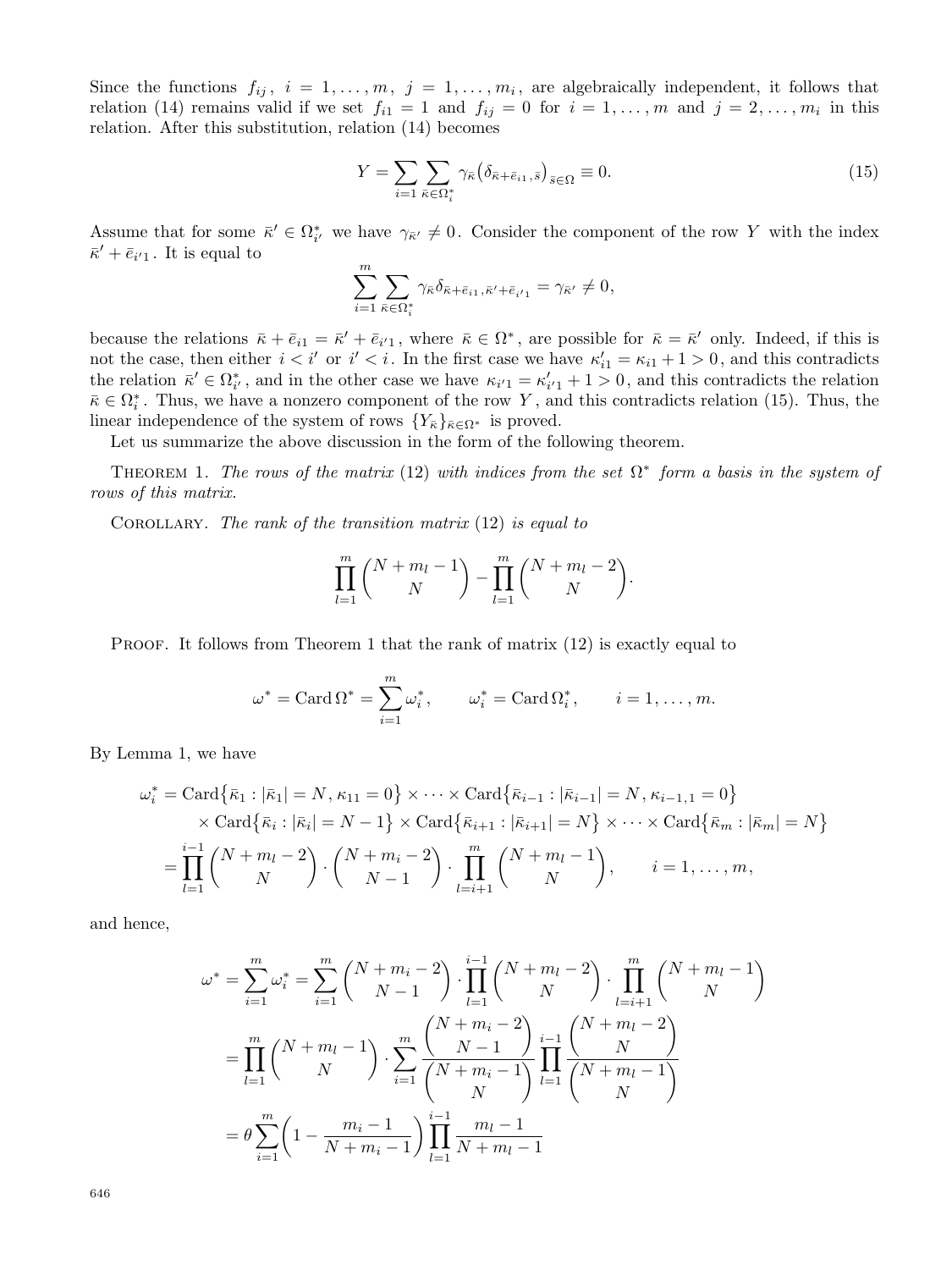$$
= \theta \left( 1 - \prod_{l=1}^{m} \frac{m_l - 1}{N + m_l - 1} \right) = \prod_{l=1}^{m} {N + m_l - 1 \choose N} - \prod_{l=1}^{m} {N + m_l - 2 \choose N}.
$$

The last number gives the rank of matrix (12).  $\Box$ 

In conclusion of this section, we also indicate a basis of the system of columns of matrix (12). Consider the set of columns with indices from the set

$$
\Theta^* = \{ \bar{s} \in \Theta : s_{11} + \dots + s_{m1} > 0 \}.
$$

THEOREM 2. The columns of the matrix (12) with indices from the set  $\Theta^*$  form a basis in the set of columns of this matrix.

PROOF. The complement  $\Theta \setminus \Theta^* = \{ \bar{s} \in \Theta : s_{11} = s_{21} = \cdots = s_{m1} = 0 \}$  has the cardinality

Card 
$$
\Theta \setminus \Theta^* = \prod_{i=1}^m \text{Card}\{\bar{s}_i : |\bar{s}_i| = N, s_{i1} = 0\} = \prod_{i=1}^m {N + m_i - 2 \choose N}.
$$

Therefore,

$$
\theta^* = \text{Card }\Theta^* = \theta - \prod_{i=1}^m \binom{N+m_i-2}{N} = \omega^*,
$$

and this is exactly the rank of the transition matrix. Denote by  $\{X_{\bar{s}}\}_{\bar{s}\in\Theta}$  the columns of matrix (12). We must show that all columns with indices from  $\Theta \setminus \Theta^*$  can be expressed via the system  $\{X_{\bar{s}}\}_{\bar{s}\in\Theta^*}$ , and this means that the columns from the latter set form a basis. We need the relation of "being higher" on the set of multi-indices (in general, not only taken from the set  $\Theta$ , but of dimension  $(m_1, m_2, \ldots, m_m)$  and with nonnegative components). We write  $\bar{r} \leq \bar{s}$ , i.e.,  $\bar{r}$  is not higher than  $\bar{s}$ , if  $r_{ij} \leq s_{ij}$  for all  $i = 1, \ldots, m$ ,  $j=1,\ldots,m_i$ , and  $\bar{r} < \bar{s}$ , i.e.,  $\bar{r}$  is lower than  $\bar{s}$ , if  $\bar{r} \leq \bar{s}$  and  $\bar{r} \neq \bar{s}$ . We only note that the relation of being higher is not an order. For any  $\bar{s} \in \Theta \setminus \Theta^*$ , the following identity holds, which is presented here without proof:

$$
\sum_{\bar{r}\leq \bar{s}} \left( \prod_{i=1}^{m} \left( (-1)^{|\bar{r}_i|} \frac{(|\bar{r}_i|)!}{r_{i2}! \cdots r_{im_i}!} f_{i1}^{-|\bar{r}_i|}(z) f_{i2}^{r_{i2}}(z) \cdots f_{im_i}^{r_{im_i}}(z) \right) \right) X_{\bar{s}-\bar{r}+|\bar{r}_1|\bar{e}_{11}+|\bar{r}_2|\bar{e}_{21}+\cdots+|\bar{r}_m|\bar{e}_{m1}} \equiv 0. \tag{16}
$$

In this relation we can carry over the term from the sum for the zero value of  $\bar{r}$  to the right-hand side and obtain the required expression for the column  $X_{\bar{s}}$ ,  $\bar{s} \in \Theta \setminus \Theta^*$ , via the columns  $\{X_{\bar{s}}\}_{\bar{s} \in \Theta^*}$ .  $\square$ 

## §3. Estimate for the difference between the degree and the order of a zero of a functional determinant

We first note that by applying the above-mentioned Siegel lemma, we can make the order of zero at the point  $z = 0$  of the  $\theta^*$  linear functional forms (4)  $R_{\bar{s}}(z)$ ,  $\bar{s} \in \Theta^*$ , greater than or equal to

$$
K^* = \left[ \frac{\omega_1 M_1 + \omega_2 M_2 + \dots + \omega_m M_m - \varepsilon M}{\theta^*} \right].
$$

Applying relations (11) and (16), we obtain an expression for the linear forms  $R_{\bar{s}}(z)$ ,  $\bar{s} \in \Theta \backslash \Theta^*$ , in terms of the forms already constructed:

$$
\sum_{\bar{r}\leq \bar{s}}\left(\prod_{i=1}^{m}\left((-1)^{|\bar{r}_i|}\frac{(|\bar{r}_i|)!}{r_{i2}!\cdots r_{im_i}!}f_{i1}^{-|\bar{r}_i|}(z)f_{i2}^{r_{i2}}(z)\cdots f_{im_i}^{r_{im_i}}(z)\right)\right)R_{\bar{s}-\bar{r}+|\bar{r}_1|\bar{e}_{11}+|\bar{r}_2|\bar{e}_{21}+\cdots+|\bar{r}_m|\bar{e}_{m1}}(z)\equiv 0.
$$